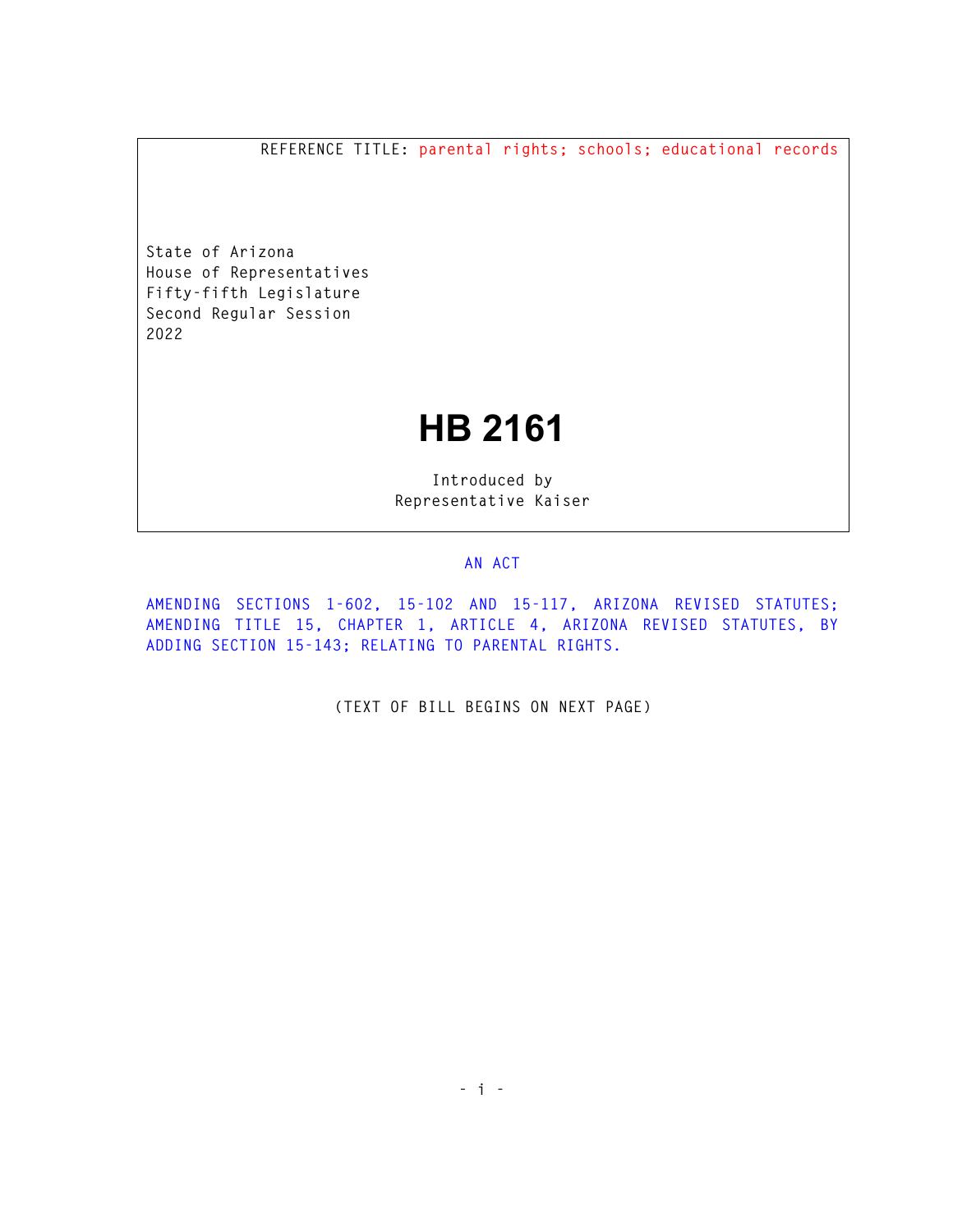**1 Be it enacted by the Legislature of the State of Arizona: 2 Section 1. Section 1-602, Arizona Revised Statutes, is amended to 3 read: 4 1-602. Parents' bill of rights; governmental interference 5 restricted; burden of proof; definition 6 A. All parental rights are EXCLUSIVELY reserved to a parent of a 7 minor child without obstruction or interference from this state, any 8 political subdivision of this state, any other governmental entity or any 9 other institution, including: 10 1. The right to direct the education of the minor child. 11 2. All rights of parents identified in title 15, including the 12 right to access and review all records relating to the minor child. 13 3. The right to direct the upbringing of the minor child. 14 4. The right to direct the moral or religious training of the minor 15 child. 16 5. The right to make ALL health care decisions for the minor child, 17 including rights pursuant to sections 15-873, 36-2271 and 36-2272, unless 18 otherwise prohibited by law. A HEALTH CARE ENTITY SHALL GIVE A PARENT 19 EQUIVALENT ACCESS TO ANY ELECTRONIC PORTAL AND ANY OTHER HEALTH CARE 20 DELIVERY PLATFORM THROUGHOUT THE MINORITY OF THE PARENT'S CHILD. 21 6. The right to access and review all WRITTEN AND ELECTRONIC 22 medical records of the minor child unless otherwise prohibited by law or 23 UNLESS the parent is the subject of an investigation of a crime committed 24 against the minor child and a law enforcement official requests that the 25 information not be released. THIS RIGHT INCLUDES ACCESS TO WRITTEN AND 26 ELECTRONIC MEDICAL RECORDS FOR SERVICES NOT REQUIRING PARENTAL CONSENT, 27 INCLUDING THOSE DESCRIBED IN SECTIONS 36-2152, 36-2271, 36-2272, 28 44-132.01, 44-133 AND 44-133.01. 29 7. The right to consent in writing before a biometric scan of the 30 minor child is made pursuant to section 15-109. 31 8. The right to consent in writing before any record of the minor 32 child's blood or deoxyribonucleic acid is created, stored or shared, 33 except as required by section 36-694, or before any genetic testing is 34 conducted on the minor child pursuant to section 12-2803 unless authorized 35 pursuant to section 13-610 or a court order. 36 9. The right to consent in writing before the THIS state or any of 37 its political subdivisions makes a video or voice recording of the minor 38 child, unless the video or voice recording is made during or as a part of 39 a court proceeding, by law enforcement officers during or as part of a law 40 enforcement investigation, during or as part of an interview in a criminal 41 or child safety services investigation or to be used solely for any of the 42 following: 43 (a) Safety demonstrations, including the maintenance of order and 44 discipline in the common areas of a school or on pupil transportation 45 vehicles.**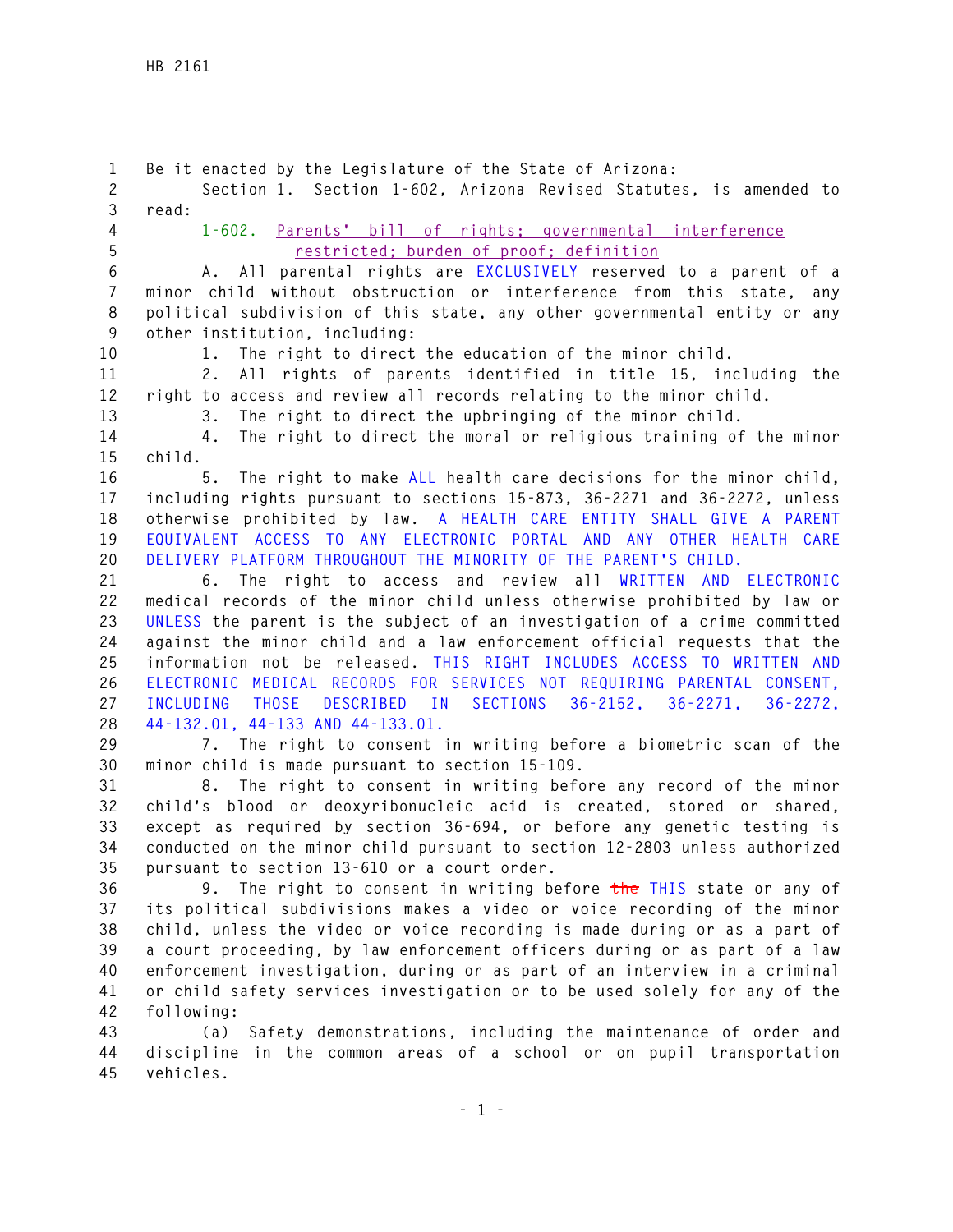**1 (b) A purpose related to a legitimate academic or extracurricular 2 activity.** 

**3 (c) A purpose related to regular classroom instruction.** 

**4 (d) Security or surveillance of buildings or grounds. 5 (e) A photo identification card.** 

**6 10. The right to be notified promptly if an employee of this state,** 

**7 any political subdivision of this state, any other governmental entity or 8 any other institution suspects that a criminal offense has been committed 9 against the minor child by someone other than a parent, unless the 10 incident has first been reported to law enforcement and notification of 11 NOTIFYING the parent would impede a law enforcement or child safety 12 services investigation. This paragraph does not create any new obligation 13 for school districts and charter schools to report misconduct between 14 students at school, such as fighting or aggressive play, that is routinely 15 addressed as a student disciplinary matter by the school.** 

**16 11. The right to obtain information about a child safety services 17 investigation involving the parent pursuant to section 8-807.** 

**18 B. This section does not authorize or allow a parent to engage in 19 conduct that is unlawful or to abuse or neglect a child in violation of 20 the laws of this state. This section does not prohibit courts, law 21 enforcement officers or employees of a government agency responsible for 22 child welfare from acting in their official capacity within the scope of 23 their authority. This section does not prohibit a court from issuing an 24 order that is otherwise permitted ALLOWED by law.** 

**25 C. Any attempt to encourage or coerce a minor child to withhold 26 information from the child's parent shall be IS grounds for discipline of 27 an employee of this state, any political subdivision of this state, or any 28 other governmental entity OR ANY OTHER INSTITUTION, except for law 29 enforcement personnel. AN EMPLOYEE OF THIS STATE, ANY POLITICAL 30 SUBDIVISION OF THIS STATE, ANY OTHER GOVERNMENTAL ENTITY OR ANY OTHER 31 INSTITUTION SHALL NOT WITHHOLD FROM A MINOR CHILD'S PARENT ANY INFORMATION 32 THAT IS RELEVANT TO THE PHYSICAL, EMOTIONAL OR MENTAL HEALTH OF THE 33 PARENT'S CHILD. IN ADDITION TO ANY OTHER REMEDIES PROVIDED TO PARENTS 34 UNDER THIS CHAPTER, CONDUCT IN VIOLATION OF THIS SUBSECTION IS GROUNDS FOR 35 DISCIPLINE OF THE EMPLOYEE.** 

**36 D. Unless those rights have been legally waived or legally 37 terminated, parents have inalienable rights that are more comprehensive 38 than those listed in this section. This chapter does not prescribe all 39 rights of parents OR PREEMPT OR FORECLOSE CLAIMS OR REMEDIES IN SUPPORT OF 40 PARENTAL RIGHTS THAT ARE AVAILABLE UNDER THE CONSTITUTION, STATUTES OR 41 COMMON LAW OF THIS STATE. Unless otherwise required by law, the rights of 42 parents of minor children shall not be limited or denied.**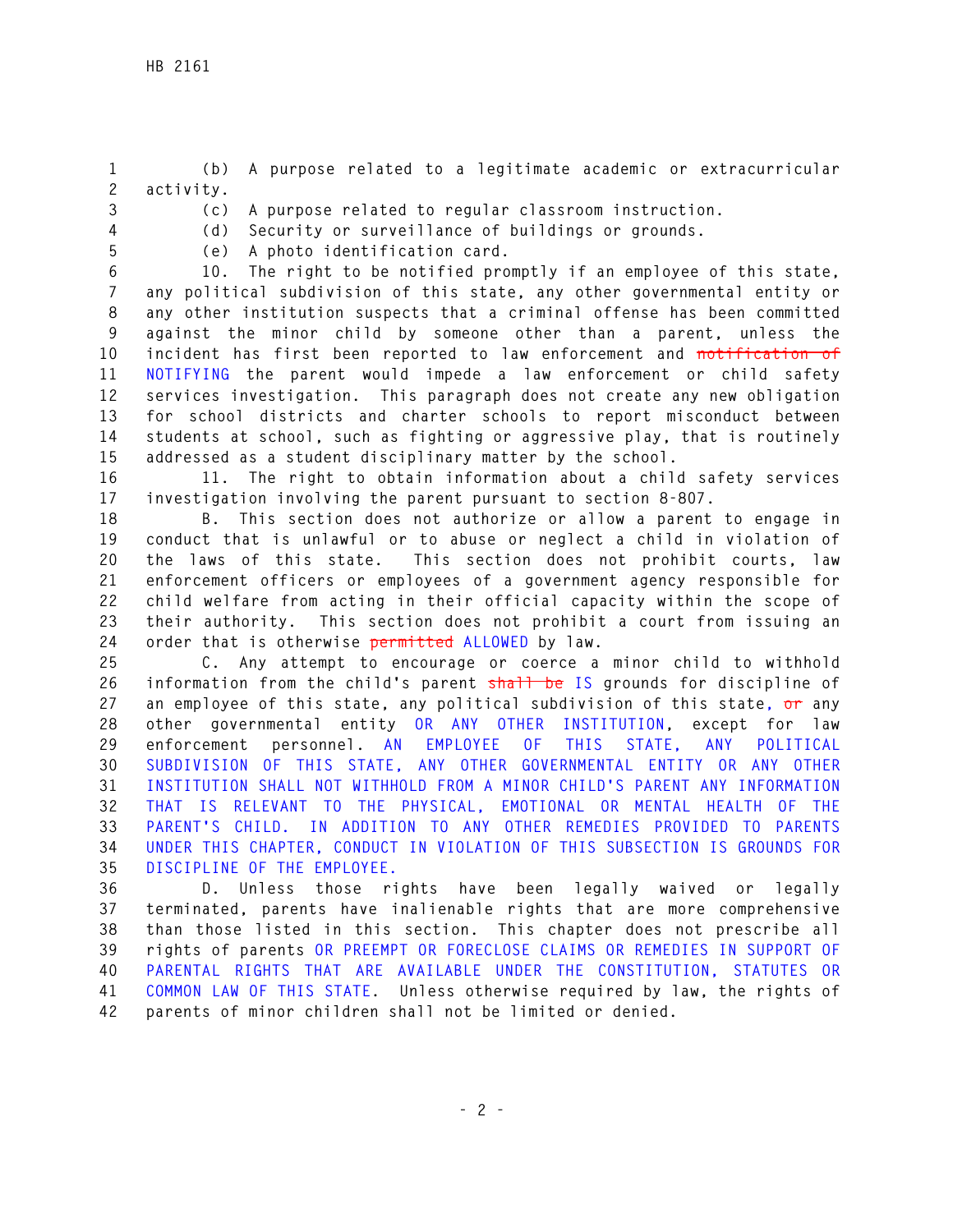**1 E. EXCEPT AS PRESCRIBED IN SUBSECTIONS F AND G OF THIS SECTION, 2 THIS STATE, A POLITICAL SUBDIVISION OF THIS STATE OR ANY OTHER 3 GOVERNMENTAL ENTITY, OR ANY OFFICIAL OF THIS STATE, A POLITICAL 4 SUBDIVISION OF THIS STATE OR ANY OTHER GOVERNMENTAL ENTITY ACTING UNDER 5 COLOR OF LAW, SHALL NOT INTERFERE WITH OR USURP THE FUNDAMENTAL RIGHT OF 6 PARENTS TO DIRECT THE UPBRINGING, EDUCATION, HEALTH CARE AND MENTAL HEALTH 7 OF THEIR CHILDREN. A PARENT MAY BRING SUIT AGAINST A GOVERNMENTAL ENTITY 8 OR OFFICIAL DESCRIBED IN THIS SUBSECTION BASED ON ANY VIOLATION OF THE 9 STATUTORY RIGHTS SET FORTH IN THIS CHAPTER OR ANY OTHER ACTION THAT 10 INTERFERES WITH OR USURPS THE FUNDAMENTAL RIGHT OF PARENTS TO DIRECT THE 11 UPBRINGING, EDUCATION, HEALTH CARE AND MENTAL HEALTH OF THEIR CHILDREN IN 12 THE SUPERIOR COURT IN THE COUNTY IN WHICH THE VIOLATION OR OTHER ACTION 13 OCCURS OR IN FEDERAL COURT, IF AUTHORIZED BY FEDERAL LAW, OR BEFORE AN 14 ADMINISTRATIVE TRIBUNAL OF APPROPRIATE JURISDICTION. A PARENT MAY RAISE A 15 VIOLATION OF THIS CHAPTER AS A CLAIM OR A DEFENSE.** 

**16 F. IN ANY ACTION UNDER SUBSECTION E OF THIS SECTION, THE 17 GOVERNMENTAL ENTITY OR OFFICIAL DESCRIBED IN SUBSECTION E OF THIS SECTION 18 HAS THE BURDEN OF PROOF TO DEMONSTRATE BOTH OF THE FOLLOWING:** 

**19 1. THAT THE INTERFERENCE OR USURPATION IS ESSENTIAL TO ACCOMPLISH A 20 COMPELLING GOVERNMENT INTEREST OF THE HIGHEST ORDER, AS LONG RECOGNIZED IN 21 THE HISTORY AND TRADITIONS OF THIS STATE IN THE OPERATION OF ITS 22 REGULATORY POWERS.** 

**23 2. THE METHOD OF INTERFERENCE OR USURPATION USED BY THE GOVERNMENT 24 IS NARROWLY TAILORED AND IS NOT OTHERWISE SERVED BY A LESS RESTRICTIVE 25 MEANS.** 

**26 G. A GOVERNMENTAL ENTITY OR OFFICIAL DESCRIBED IN SUBSECTION E OF 27 THIS SECTION MAY INTERFERE WITH OR USURP THE FUNDAMENTAL RIGHT OF PARENTS 28 TO DIRECT THE UPBRINGING, EDUCATION, HEALTH CARE AND MENTAL HEALTH OF 29 THEIR CHILDREN ONLY IF THE GOVERNMENTAL ENTITY OR OFFICIAL SUCCESSFULLY 30 DEMONSTRATES BOTH ELEMENTS DESCRIBED IN SUBSECTION F OF THIS SECTION. IF 31 THE GOVERNMENTAL ENTITY OR OFFICIAL IS UNSUCCESSFUL, THE COURT SHALL GRANT 32 APPROPRIATE RELIEF, SUCH AS DECLARATORY OR INJUNCTIVE RELIEF, COMPENSATORY 33 DAMAGES AND ATTORNEY FEES, BASED ON THE FACTS OF THE CASE AND THE LAW AS 34 APPLIED TO THE FACTS.** 

**35 E. H. For the purposes of this section, "parent" means the natural 36 or adoptive parent or legal guardian of a minor child.** 

**37 Sec. 2. Section 15-102, Arizona Revised Statutes, is amended to 38 read:** 

## **39 15-102. Parental involvement in the school; definition**

**40 A. The EACH SCHOOL DISTRICT governing board, in consultation with 41 parents, teachers and administrators, shall develop and adopt a policy to 42 promote the involvement of parents and guardians of children enrolled in 43 the schools within the school district, including:** 

**44 1. A plan for parent participation in the schools that is designed 45 to improve parent and teacher cooperation in such areas as homework,**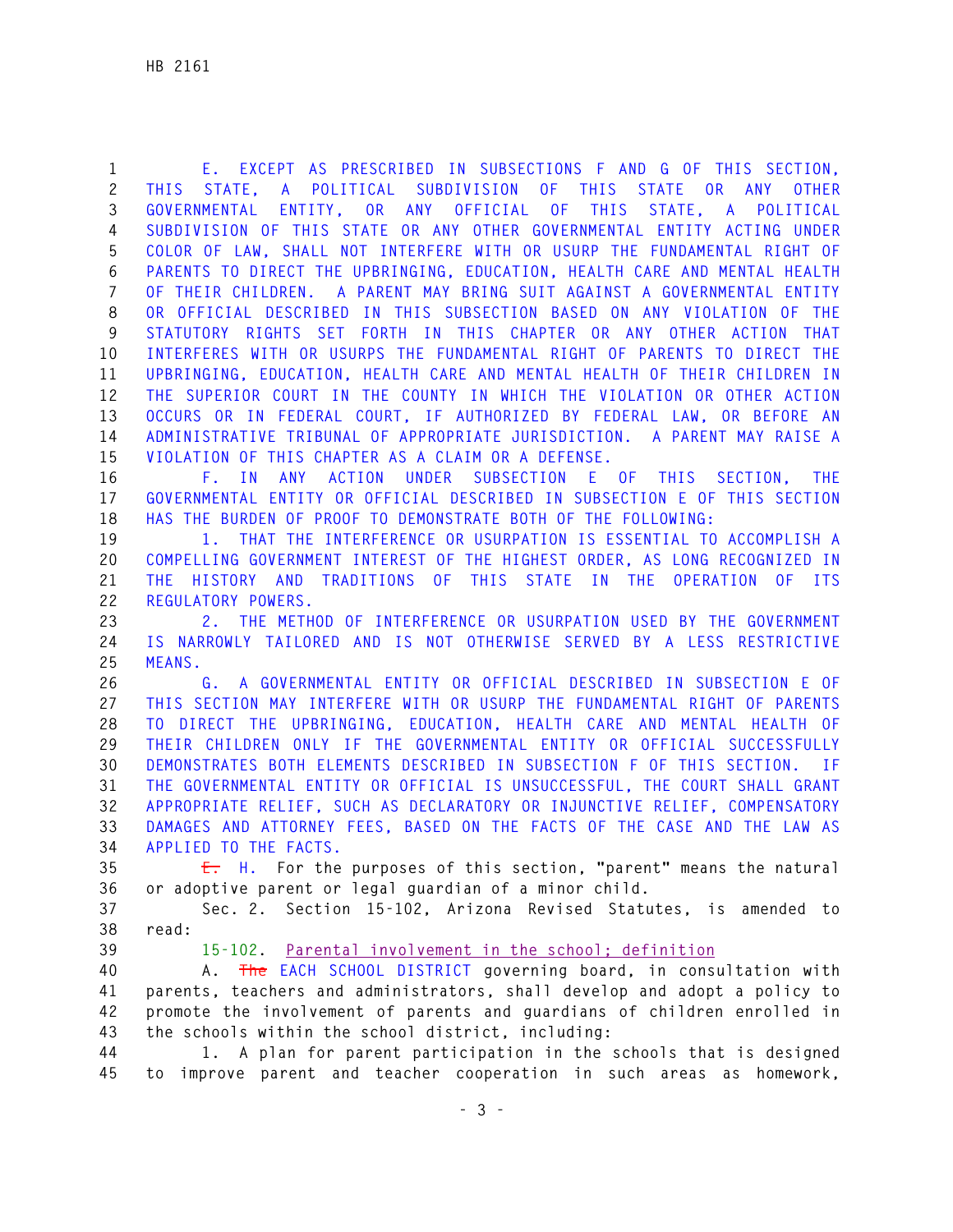**1 attendance and discipline. The plan shall provide for the administration 2 of a parent-teacher satisfaction survey.** 

**3 2. Procedures by which parents may learn about the course of study 4 for their children and review learning materials, including the source of 5 any supplemental educational materials.** 

**6 3. Procedures by which parents who object to any learning material 7 or activity on the basis that the material or activity is harmful may 8 withdraw their children from the activity or from the class or program in 9 which the material is used. Objection to a learning material or activity 10 on the basis that the material or activity is harmful includes objection 11 to the material or activity because it questions beliefs or practices in 12 sex, morality or religion.** 

**13 4. If a school district offers any sex education curricula pursuant 14 to section 15-711 or 15-716 or pursuant to any rules adopted by the state 15 board of education, procedures to prohibit the school district from 16 providing sex education instruction to a pupil unless the pupil's parent 17 provides written permission for the child to participate in the sex 18 education curricula.** 

**19 5. Procedures by which parents will be notified in advance of and 20 given the opportunity to opt their children in to any instruction, 21 learning materials or presentations regarding sexuality, in courses other 22 than formal sex education curricula.** 

**23 6. Procedures by which parents may learn about the nature and 24 purpose of clubs and activities that are part of the school curriculum, 25 extracurricular clubs and activities that have been approved by the 26 school.** 

**27 7. Procedures by which parents may learn about parental rights and 28 responsibilities under the laws of this state, including the following:** 

**29 (a) The right to opt in to a sex education curriculum if one is 30 provided by the school district.** 

**31 (b) Open enrollment rights pursuant to section 15-816.01.** 

**32 (c) The right to opt out of assignments pursuant to this section.** 

**33 (d) The right to opt out of immunizations pursuant to section 34 15-873.** 

**35 (e) The promotion requirements prescribed in section 15-701.** 

**36 (f) The minimum course of study and competency requirements for 37 graduation from high school prescribed in section 15-701.01.** 

**38 (g) The right to opt out of instruction on acquired immune 39 deficiency syndrome pursuant to section 15-716.** 

**40 (h) The right to review test results pursuant to section 15-743.** 

**41 (i) The right to participate in gifted programs pursuant to section 42 15-779.01.** 

**43 (j) The right to access instructional materials pursuant to section 44 15-730.**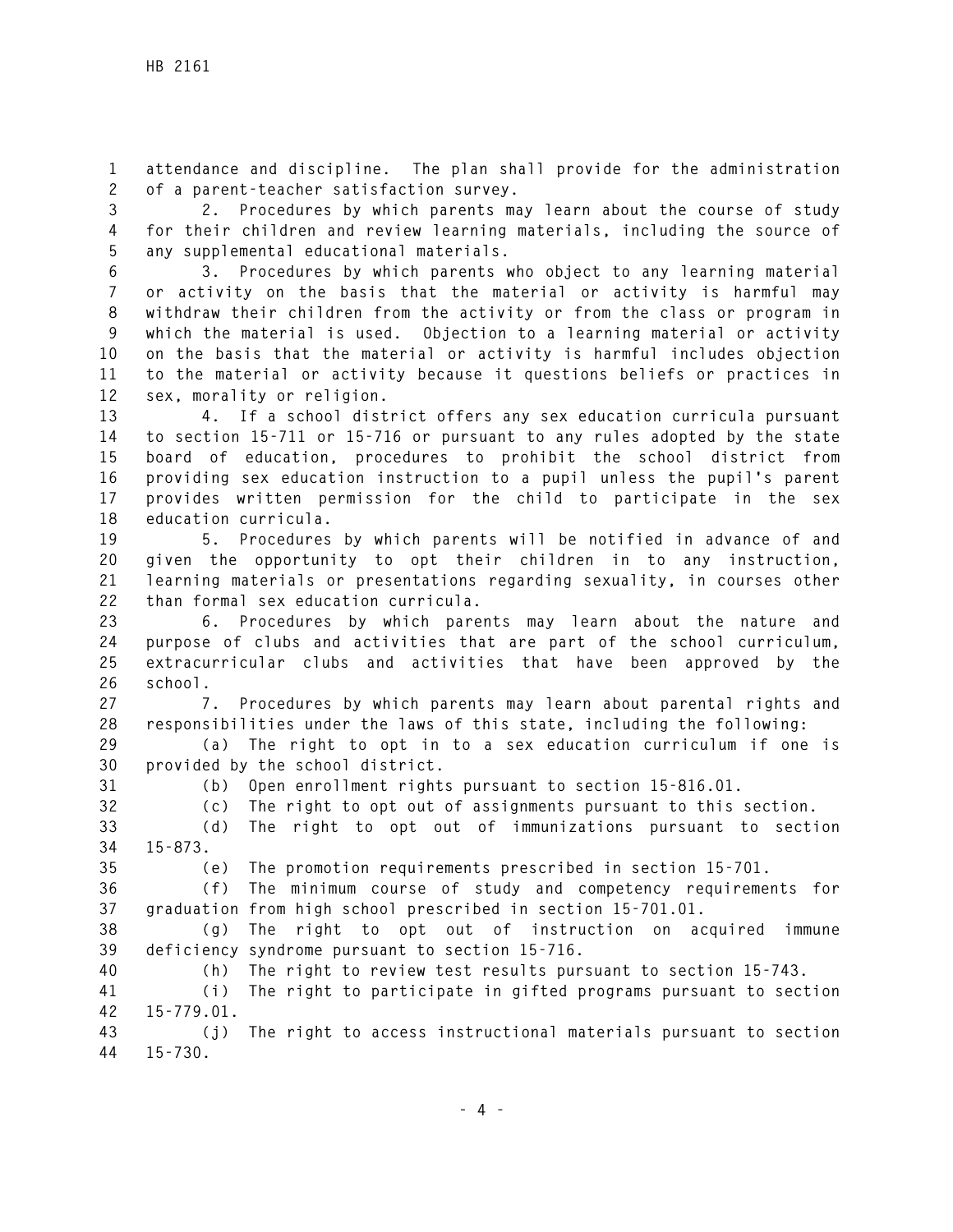**1 (k) The right to receive a school report card pursuant to section 2 15-746. 3 (l) The attendance requirements prescribed in sections 15-802, 4 15-803 and 15-821. 5 (m) The right to public review of courses of study and textbooks 6 pursuant to sections 15-721 and 15-722. 7 (n) The right to be excused from school attendance for religious 8 purposes pursuant to section 15-806. 9 (o) Policies related to parental involvement pursuant to this 10 section. 11 (p) The right to seek membership on school councils pursuant to 12 section 15-351. 13 (q) Information about the student accountability information system 14 as prescribed in section 15-1041. 15 (r) The right to access the failing schools tutoring fund pursuant 16 to section 15-241. 17 (s) THE RIGHT TO ACCESS ALL WRITTEN AND ELECTRONIC RECORDS OF A 18 SCHOOL DISTRICT OR SCHOOL DISTRICT EMPLOYEE CONCERNING THE PARENT'S CHILD 19 PURSUANT TO SECTION 15-143. 20 B. The policy adopted by the governing board pursuant to this 21 section may also include the following components: 22 1. A plan by which parents will be made aware of the district's 23 parental involvement policy and this section, including: 24 (a) Rights under the family educational rights and privacy act of 25 1974 (20 United States Code section 1232g) relating to access to 26 children's official records. 27 (b) The parent's right to inspect the school district policies and 28 curriculum. 29 2. Efforts to encourage the development of parenting skills. 30 3. Communicating to parents techniques that are designed to assist 31 the child's learning experience in the home. 32 4. Efforts to encourage access to community and support services 33 for children and families. 34 5. Promoting communication between the school and parents 35 concerning school programs and the academic progress of the parents' 36 children. 37 6. Identifying opportunities for parents to participate in and 38 support classroom instruction at the school. 39 7. Efforts to support, with appropriate training, parents as shared 40 decision-makers and to encourage membership on school councils. 41 8. Recognizing the diversity of parents and developing guidelines 42 that promote widespread parental participation and involvement in the 43 school at various levels.**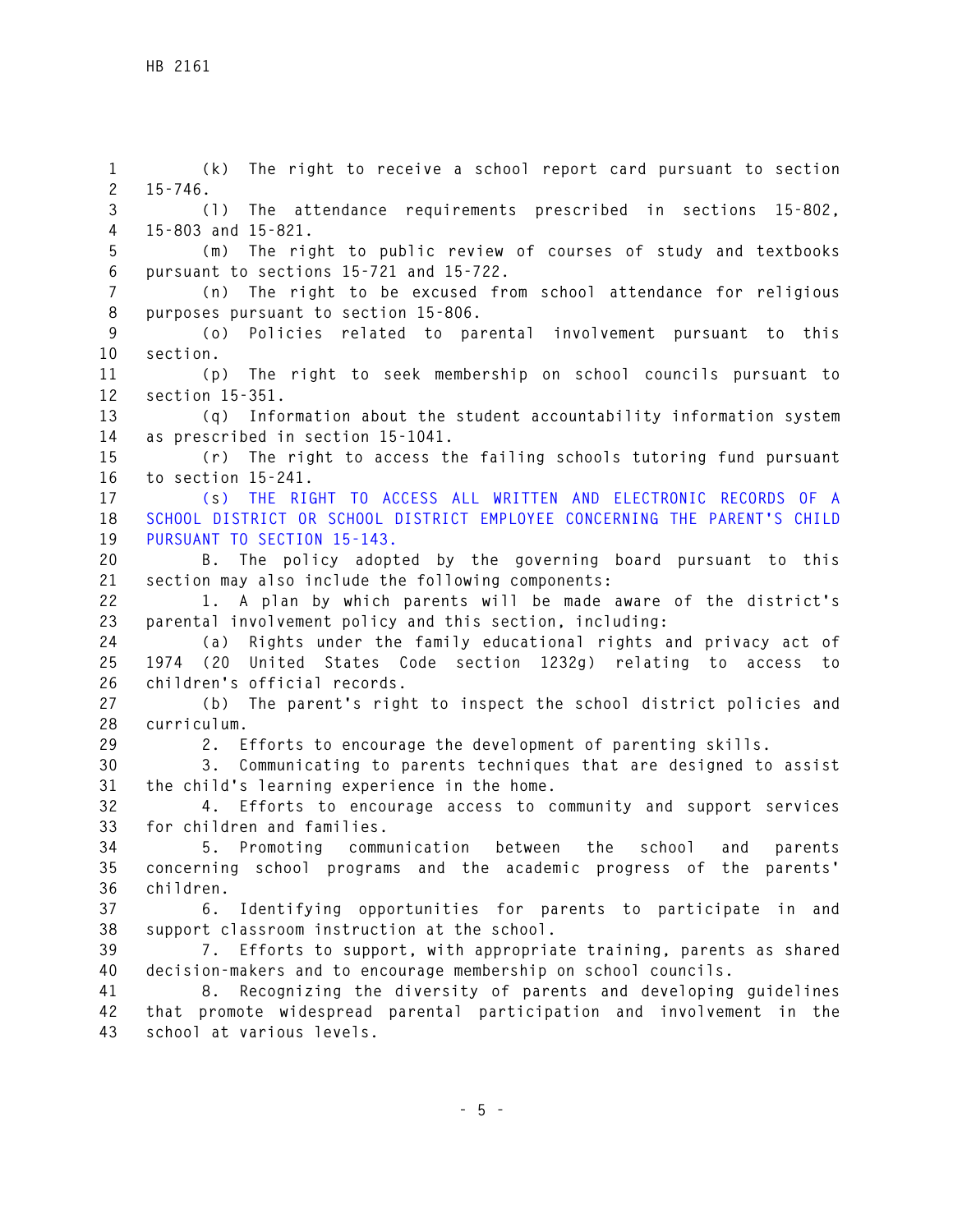**1 9. Developing preparation programs and specialized courses for 2 certificated employees and administrators that promote parental 3 involvement.** 

- **4 10. Developing strategies and programmatic structures at schools to 5 encourage and enable parents to participate actively in their children's 6 education.**
- **7 C. The governing board may adopt a policy to provide to parents the 8 information required by this section in an electronic form.**

**9 D. A parent shall submit a written request for information pursuant 10 to this section during regular business hours to either the school 11 principal at the school site or the superintendent of the school district 12 at the office of the school district. Within ten days after receiving the 13 request for information, the school principal or the superintendent of the 14 school district shall either deliver the requested information to the 15 parent or submit to the parent a written explanation of the reasons for 16 denying the requested information. If the request for information is 17 denied or the parent does not receive the requested information within 18 fifteen days after submitting the request for information, the parent may 19 submit a written request for the information to IN WRITING FROM the school 20 district governing board, which shall formally consider the request at the 21 next scheduled public meeting of the governing board if the request can be 22 properly noticed on the agenda. If the request cannot be properly noticed 23 on the agenda, the governing board shall formally consider the request at 24 the next subsequent public meeting of the governing board.** 

**25 E. For the purposes of this section, "parent" means the natural or 26 adoptive parent or legal guardian of a minor child.** 

**27 Sec. 3. Section 15-117, Arizona Revised Statutes, is amended to 28 read:** 

- 
- 
- **29 15-117. Surveys; pupil information; parental permission and 30 informed consent; exceptions; penalties; 31 definitions**

**32 A. Notwithstanding any other law, each school district and charter 33 school shall obtain written informed consent from the parent of a pupil 34 before administering any survey that is retained by a school district, a 35 charter school or the department of education for longer than one year and 36 that solicits personal information about the pupil regarding any of the 37 following:** 

**38 1. Critical appraisals of another person with whom a pupil has a 39 close relationship.** 

- 
- **40 2. Gun or ammunition ownership.**

**41 3. Illegal, antisocial or self-incriminating behavior.** 

- 
- **42 4. Income or other financial information.**

**43 5. Legally recognized privileged or analogous relationships, such 44 as relationships with a lawyer, physician or member of the clergy. 45 6. Medical history or medical information.**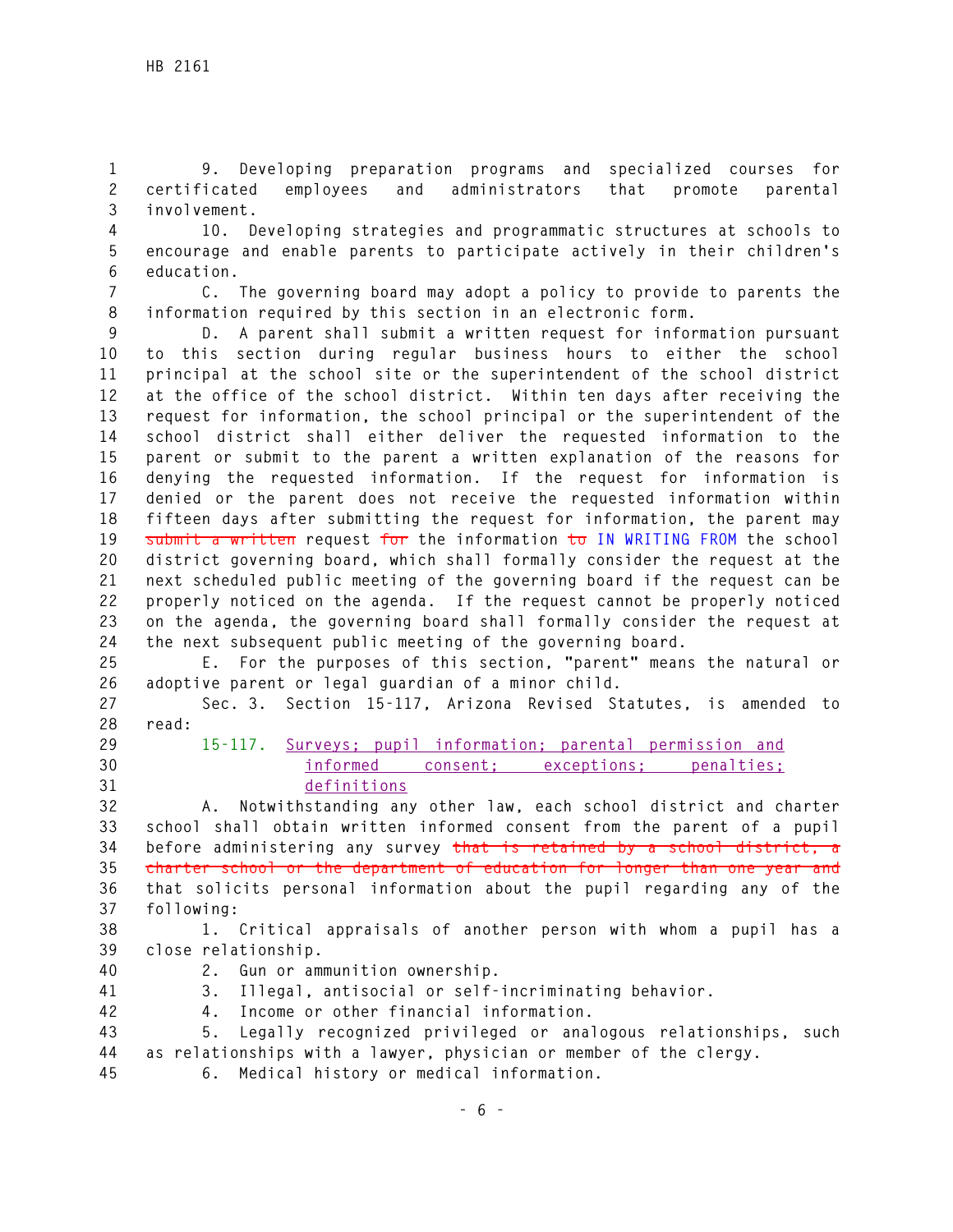**2 8. Political affiliations, opinions or beliefs. 3 9. Pupil biometric information. 4 10. The quality of home interpersonal relationships. 5 11. Religious practices, affiliations or beliefs. 6 12. Self-sufficiency as it pertains to emergency, disaster and 7 essential services interruption planning. 8 13. Sexual behavior or attitudes. 9 14. GENDER EXPRESSION, PERCEPTIONS OR STEREOTYPES. 10 14. 15. Voting history. 11 B. At the beginning of every school year LEAST SEVEN DAYS BEFORE 12 ADMINISTERING ANY SURVEY TO A PUPIL, every school district and charter 13 school shall PROVIDE A COPY OF THE SURVEY TO THE PUPIL'S PARENT ALONG WITH 14 A WRITTEN INFORMED CONSENT FORM AND SHALL obtain written informed consent 15 from the PUPIL'S parent of a FOR THE pupil to participate in any THE 16 survey pursuant to subsection A of this section for the entire year.**  17 **A** THE PUPIL'S parent of a pupil may at any time revoke consent for the **18 pupil to participate in any survey pursuant to subsection A of this 19 section. For any pupil who is at least eighteen years of age, the 20 permission or consent that would otherwise be required from the pupil's 21 parent pursuant to this section is required only from the pupil. All 22 surveys conducted pursuant to subsection A of this section shall be 23 approved and authorized by the school district or charter school. The 24 school district or charter school is subject to the penalties prescribed 25 in subsection L of this section. A teacher or other school employee may 26 not administer any survey pursuant to subsection A of this section without 27 written authorization from the school district or charter school.** 

**1 7. Mental health history or mental health information.** 

**28 C. This section applies to all surveys conducted pursuant to 29 subsection A of this section:** 

**30 1. Regardless of the stated purpose of the survey.** 

**31 2. Regardless of the quantity or percentage of questions that 32 solicit data pursuant to subsection A of this section.** 

**33 3. Including written or digital surveys.** 

**34 D. This section does not apply to:** 

**35 1. Mental health screening pursuant to section 15-104 or the 36 identification of or programming for children with disabilities or gifted 37 pupils pursuant to chapter 7, articles 4 and 4.1 of this title.** 

**38 2. Class instruction, discussion or assignments on subjects within 39 the purview of the course.** 

**40 3. Private schools.** 

**41 4. Any nationally recognized college entrance exam that a student 42 chooses to take regardless if the administration of the exam takes place 43 on public school property.**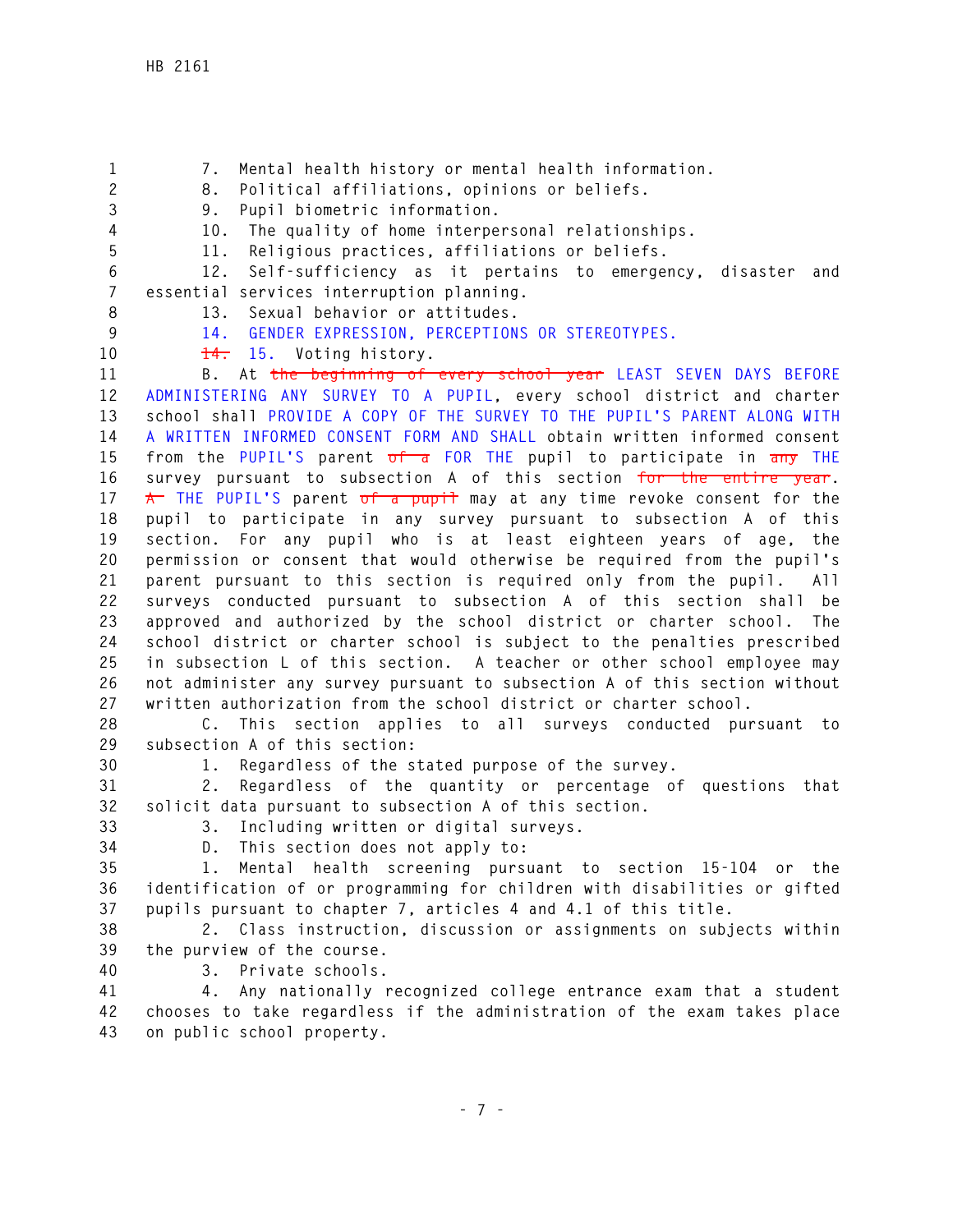**1 5. Any survey conducted that contains questions soliciting 2 information pursuant to subsection A of this section if the survey does 3 not require a student's name or any other personally identifiable 4 information.** 

**5 6. Any survey conducted or implemented by the Arizona criminal 6 justice commission.** 

**7 7. Any method of surveying a student that is conducted because a 8 person has a reasonable belief that a minor is or has been a victim of 9 abuse pursuant to section 13-3620.** 

**10 E. A penalty may not be imposed on a pupil or the parent of a pupil 11 who does not participate in any survey conducted pursuant to subsection A 12 of this section. Participation in any survey pursuant to subsection A of 13 this section is not required:** 

**14 1. To demonstrate that a pupil has met competency requirements for 15 any grade level, course or subject.** 

**16 2. For a pupil to qualify for placement into any grade level, 17 course or subject.** 

**18 3. For a pupil to be promoted to the next grade.** 

**19 4. For a pupil to receive credit for any course or as part of a 20 letter grade for any course.** 

**21 5. For a pupil to graduate from high school.** 

**22 6. For a pupil to obtain a high school equivalency diploma.** 

**23 F. A school district or charter school shall provide an alternative 24 educational activity for any pupil whose parent does not consent for that 25 pupil to participate in a survey conducted pursuant to subsection A of 26 this section.** 

**27 G. Any pupil whose parent does not give written informed consent 28 for that pupil to participate in any survey pursuant to subsection A of 29 this section and who attends the alternative educational activity pursuant 30 to this section shall be counted toward daily attendance and average daily 31 membership for the school pursuant to section 15-901 and may not be 32 counted absent from school.** 

**33 H. Responses to any survey pursuant to subsection A of this section 34 may not be included:** 

**35 1. As part of a school academic performance indicator pursuant to 36 section 15-241, or as part of any other similar school rating system.** 

**37 2. In the education learning and accountability system pursuant to 38 section 15-249, or in any other similar system.** 

**39 3. In the student accountability information system pursuant to 40 section 15-756.10 or 15-1041, or in any other similar system.** 

**41 I. A penalty may not be imposed on and a reward may not be granted 42 to a teacher, administrator, other school employee, school district, 43 school or charter school based on the pupil participation rate in any 44 survey conducted pursuant to subsection A of this section.**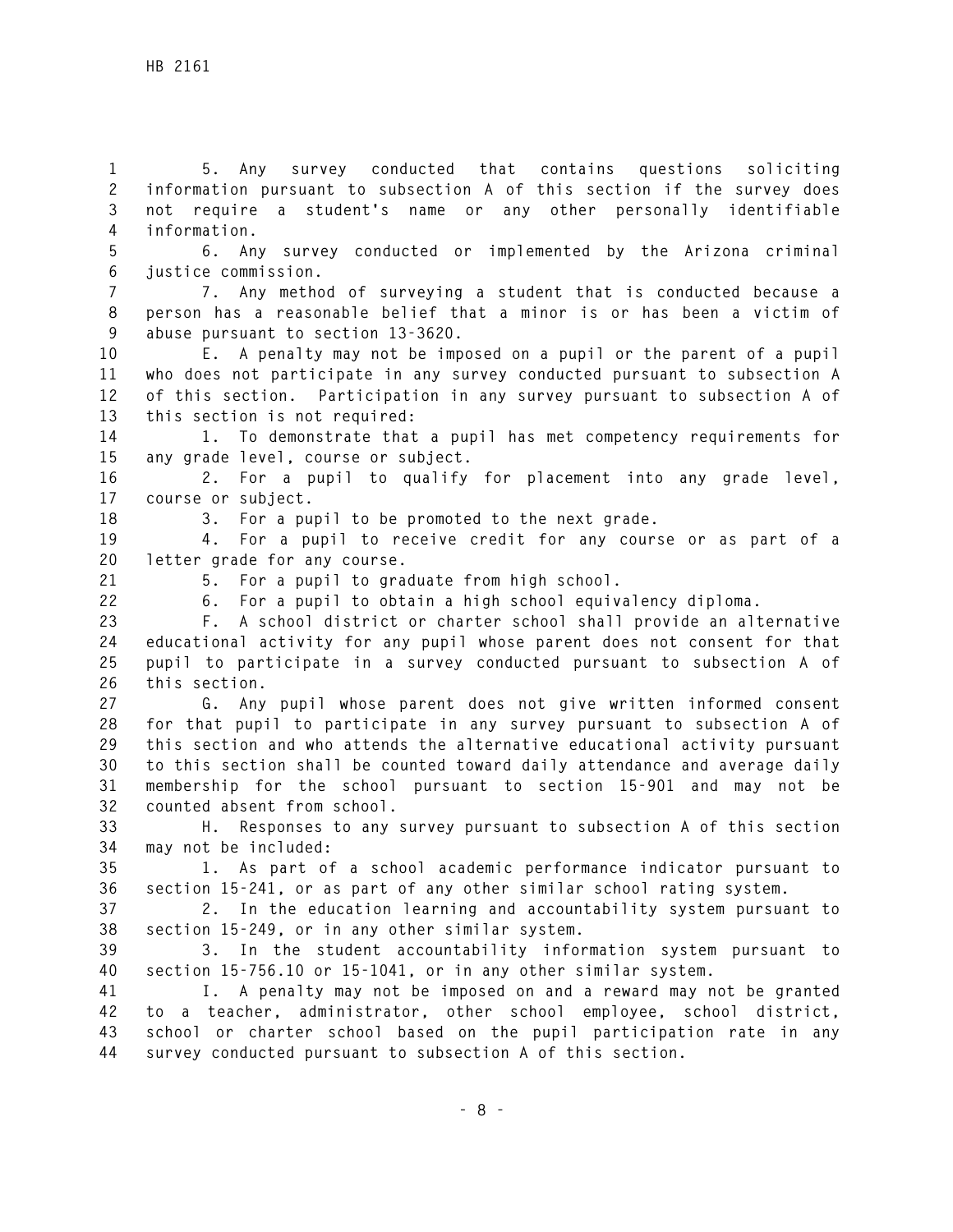**1 J. On request, a charter school or school district shall provide 2 any available information in a timely manner to the parent of a pupil 3 regarding a survey administered pursuant to subsection A of this section, 4 including:** 

- 
- **5 1. The name of the survey.**
- **6 2. The date or dates on which the survey will be administered.**
- **7 3. The method or methods of administering the survey.**
- 

**8 4. The amount of time required to administer the survey.** 

**9 5. The type of information collected by the survey. 10 6. The reasons for administering the survey.** 

**11 K. A parent of a pupil that has a reasonable belief that a school 12 district or charter school has violated this section may file a complaint 13 with the attorney general or the county attorney for the county in which 14 an alleged violation of this section occurred. The attorney general or 15 the county attorney for the county in which an alleged violation of this 16 section occurred may initiate a suit in the superior court in the county 17 in which the school district or charter school is located for the purpose 18 of complying with this section. After receiving written notice of an 19 alleged failure to comply with this section, a school district or charter 20 school that determines that a violation has occurred is not subject to a 21 penalty or cause of action under this section if the school district or 22 charter school cures the violation. For the purposes of this subsection, 23 "cure" means to destroy any information gathered in violation of this 24 section and to provide written instruction to the individual circulating 25 the survey, to be kept on file for one year after receipt of the written 26 notice of the alleged failure to comply.** 

**27 L. For each violation of this section, the court may impose a civil 28 penalty not to exceed five hundred dollars \$500. The school district or 29 charter school determined to be out of compliance with this section shall 30 be responsible for the payment of PAY all penalties.** 

**31 M. An attorney acting on behalf of a public school may request a 32 legal opinion of the county attorney or attorney general as to whether the 33 public school would violate this section.** 

**34 N. All penalties collected by the court for a suit initiated in 35 superior court by the attorney general shall be paid to the office of the 36 attorney general for the use and reimbursement of costs of prosecution 37 pursuant to this section. All penalties collected by the court for a suit 38 initiated in superior court by a county attorney shall be paid to the 39 county treasurer of the county in which the court is held for the use and 40 reimbursement of costs of prosecution pursuant to this section.** 

**41 O. For the purposes of this section:** 

**42 1. "Parent" has the same meaning prescribed in section 15-101, 43 except that parent does not mean this state if the pupil is a ward of the 44 state.**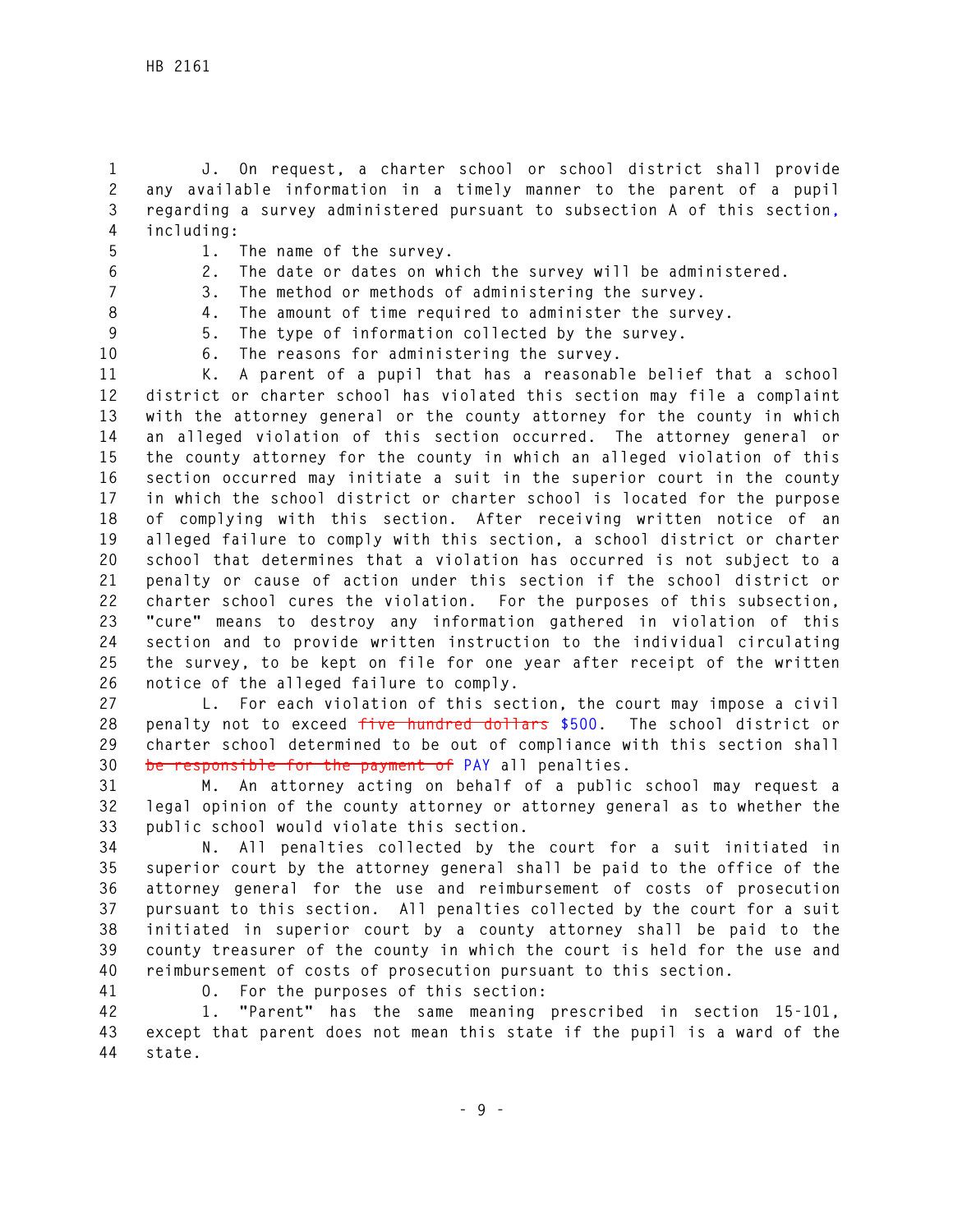**1 2. "Survey" means: 2 (a) When used as a noun, an instrument that investigates the 3 attitudes, behaviors, beliefs, experiences, opinions or thoughts of a 4 pupil or group of pupils. 5 (b) When used as a verb, to use an instrument to investigate the 6 attitudes, behaviors, beliefs, experiences, opinions or thoughts of a 7 pupil or group of pupils. 8 Sec. 4. Title 15, chapter 1, article 4, Arizona Revised Statutes, 9 is amended by adding section 15-143, to read: 10 15-143. Educational records; rights of parents 11 A. IN ACCORDANCE WITH THE RIGHTS SECURED UNDER SECTION 1-602, 12 SUBSECTION A, PARAGRAPH 2, A PARENT SHALL HAVE ACCESS TO ALL WRITTEN AND 13 ELECTRONIC RECORDS OF A SCHOOL DISTRICT OR CHARTER SCHOOL OR A SCHOOL 14 DISTRICT OR CHARTER SCHOOL EMPLOYEE CONCERNING THE PARENT'S CHILD AND TO 15 ALL ELECTRONIC ACCOUNTS OF THE PARENT'S CHILD, INCLUDING ALL OF THE 16 FOLLOWING: 17 1. ATTENDANCE RECORDS. 18 2. TEST SCORES OF SCHOOL-ADMINISTERED TESTS AND STATEWIDE 19 ASSESSMENTS. 20 3. GRADES. 21 4. EXTRACURRICULAR ACTIVITIES OR CLUB PARTICIPATION. 22 5. DISCIPLINARY RECORDS. 23 6. COUNSELING RECORDS. 24 7. PSYCHOLOGICAL RECORDS. 25 8. APPLICATIONS FOR ADMISSION. 26 9. HEALTH AND IMMUNIZATION INFORMATION, INCLUDING ANY MEDICAL 27 RECORDS THAT ARE MAINTAINED BY A HEALTH CLINIC OR MEDICAL FACILITY 28 OPERATED OR CONTROLLED BY THE SCHOOL DISTRICT OR CHARTER SCHOOL OR THAT 29 ARE LOCATED ON SCHOOL DISTRICT OR CHARTER SCHOOL PROPERTY. 30 10. TEACHER AND COUNSELOR EVALUATIONS. 31 11. REPORTS OF BEHAVIORAL PATTERNS. 32 12. EMAIL ACCOUNTS. 33 13. ONLINE OR VIRTUAL ACCOUNTS OR DATA. 34 B. A SCHOOL DISTRICT OR CHARTER SCHOOL EMPLOYEE MAY NOT WITHHOLD OR 35 CONCEAL INFORMATION FROM, OR FACILITATE, ENCOURAGE OR COERCE STUDENTS TO 36 WITHHOLD OR CONCEAL INFORMATION FROM, THE STUDENT'S PARENTS ABOUT EITHER: 37 1. THE STUDENT'S PHYSICAL, EMOTIONAL OR MENTAL HEALTH. 38 2. THE STUDENT'S PURPORTED GENDER IDENTITY OR REQUESTED TRANSITION 39 IF THE STUDENT'S PURPORTED GENDER IDENTITY OR EXPRESSION IS INCONGRUOUS 40 WITH THE STUDENT'S BIOLOGICAL SEX. 41 C. A PARENT MAY FILE SUIT AGAINST A SCHOOL DISTRICT OR CHARTER 42 SCHOOL THAT VIOLATES SUBSECTION A OR B OF THIS SECTION IN THE SUPERIOR 43 COURT IN THE COUNTY IN IF THE VIOLATION OCCURS. THIS SECTION DOES NOT 44 PRECLUDE A PARENT FROM FILING A SUIT ASSERTING A VIOLATION OF THIS SECTION 45 OR ANY OTHER CLAIM OTHERWISE ALLOWED BY LAW.**